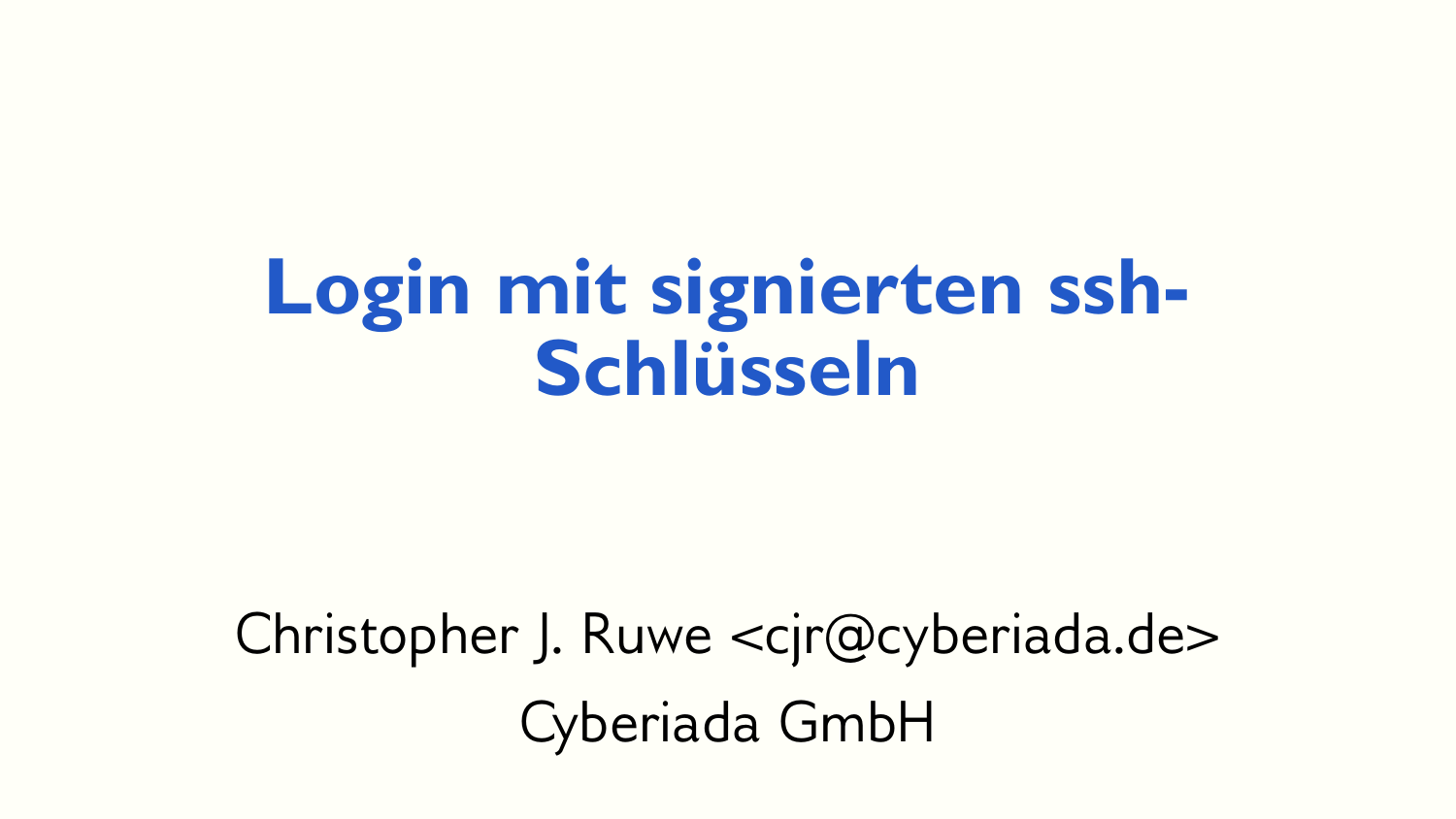## **Problem**

- ohne großen Aufwand sollen Personen zum Login auf eine (große) Menge an Hosts berechtigt werden
- Rechte sollen einfach und schnell entzogen werden können
- es soll keine aufwendige Authn/Authz-Infra (AD/krb) gepflegt werden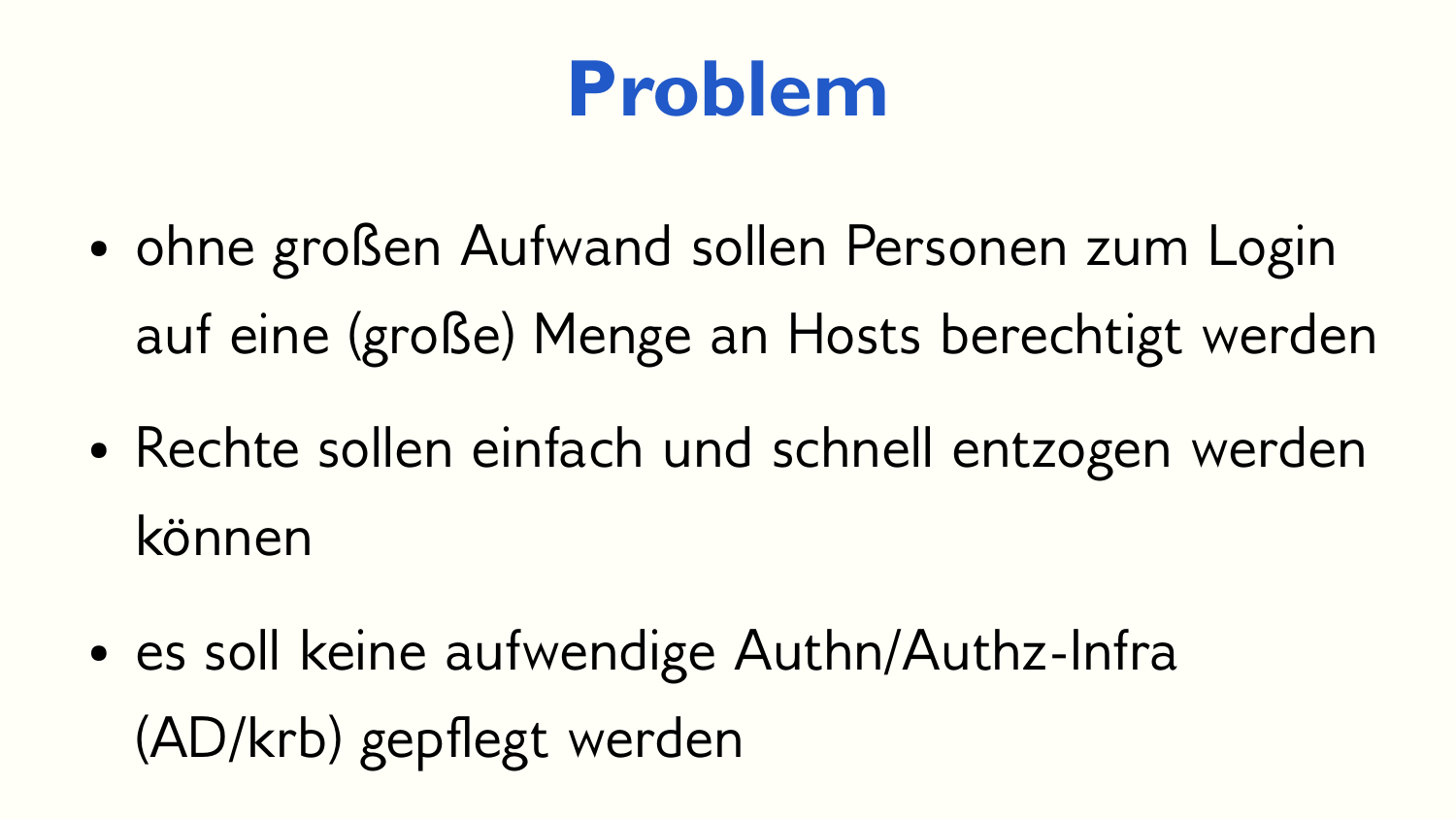# **Lösungs-Angebot**

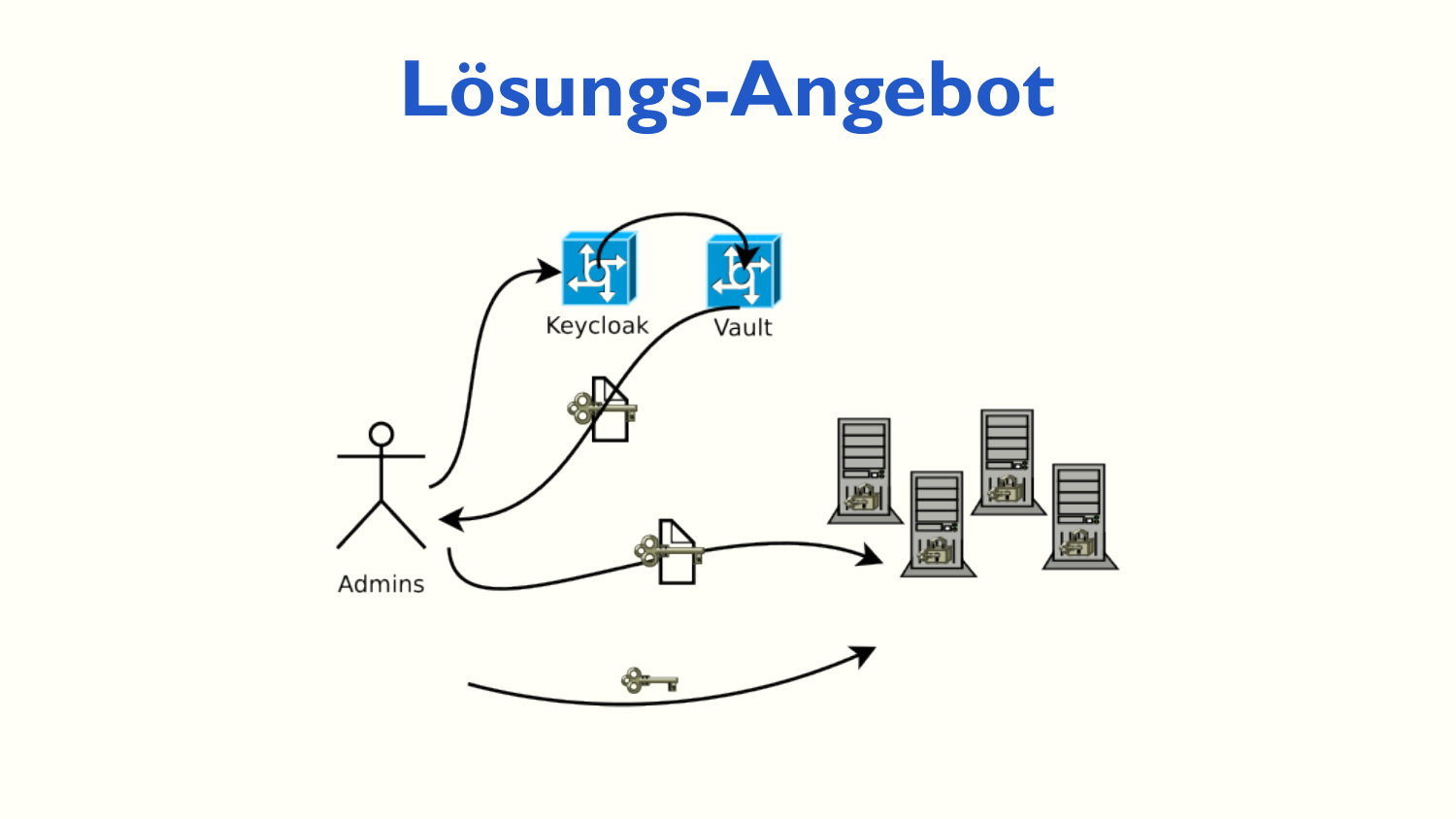# **Lösungs-Angebot**

Type: ssh-rsa-cert-v01@openssh.com user certificate Public key: RSA-CERT SHA256:tJYvjQig65sxMxlcoH9MJyboWu2Gru092ORNfh1XhNs Signing CA: RSA SHA256:tZIipsTz7DJE6kGbESP5d+sNvgryqK3fWPiIrDvzhFk (using rsa-sha2-256) Key ID: "vault-oidc-belphegor@he.ll<long\_number>" Serial: 16626502850102714285

Valid: from 2020-11-14T17:41:51 to 2020-12-16T17:42:21 Principals: hal9000 Critical Options: (none) Extensions: permit-X11-forwarding permit-agent-forwarding permit-port-forwarding permit-pty permit-user-rc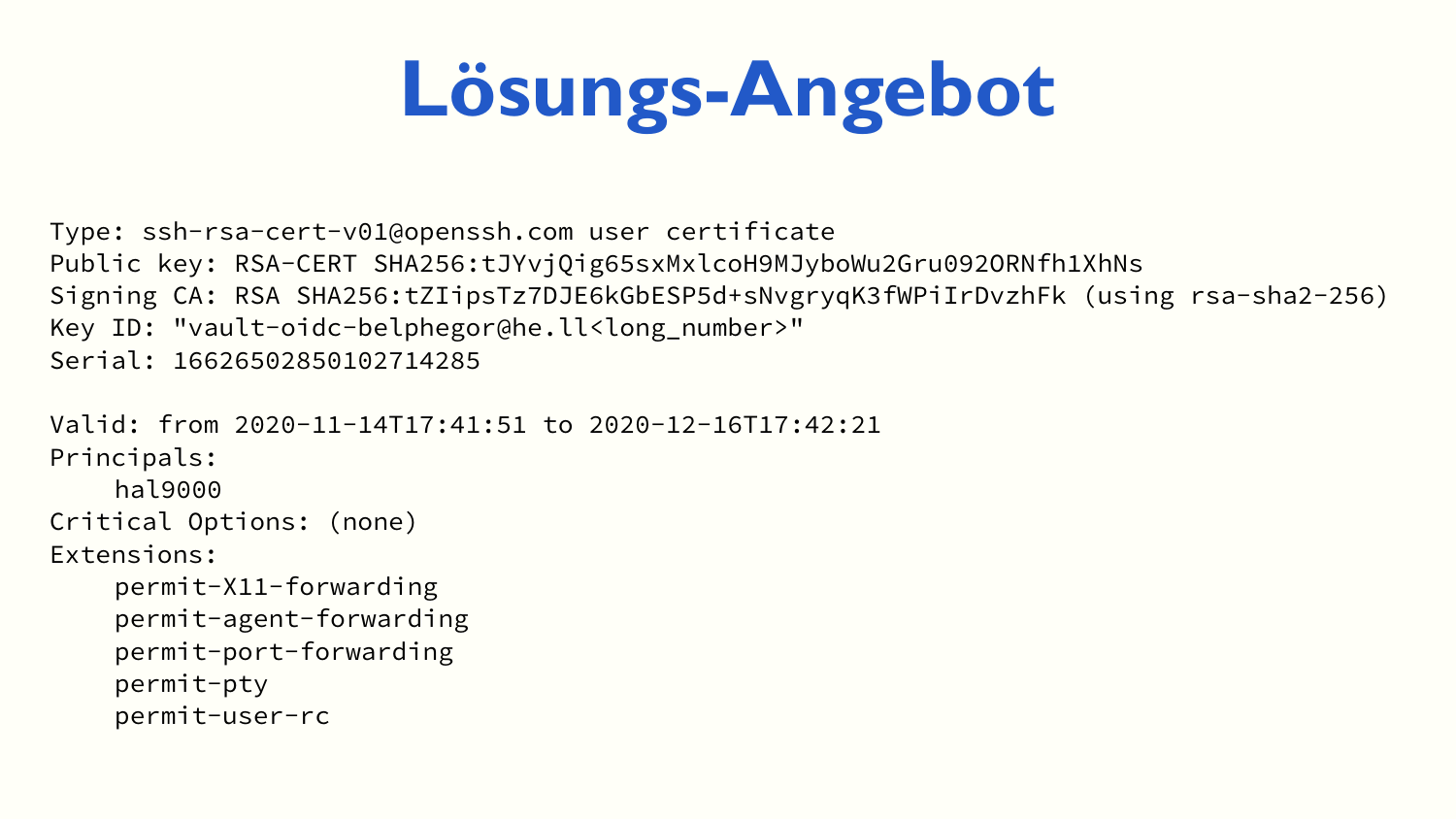## **wie hilft das?**

- Schlüssel-Signatur nur gegegen Token von zentralem authn/authz Mechanismus
- Gültigkeit kurz
- Schlüssel ungültig heißt Login-Rechte weg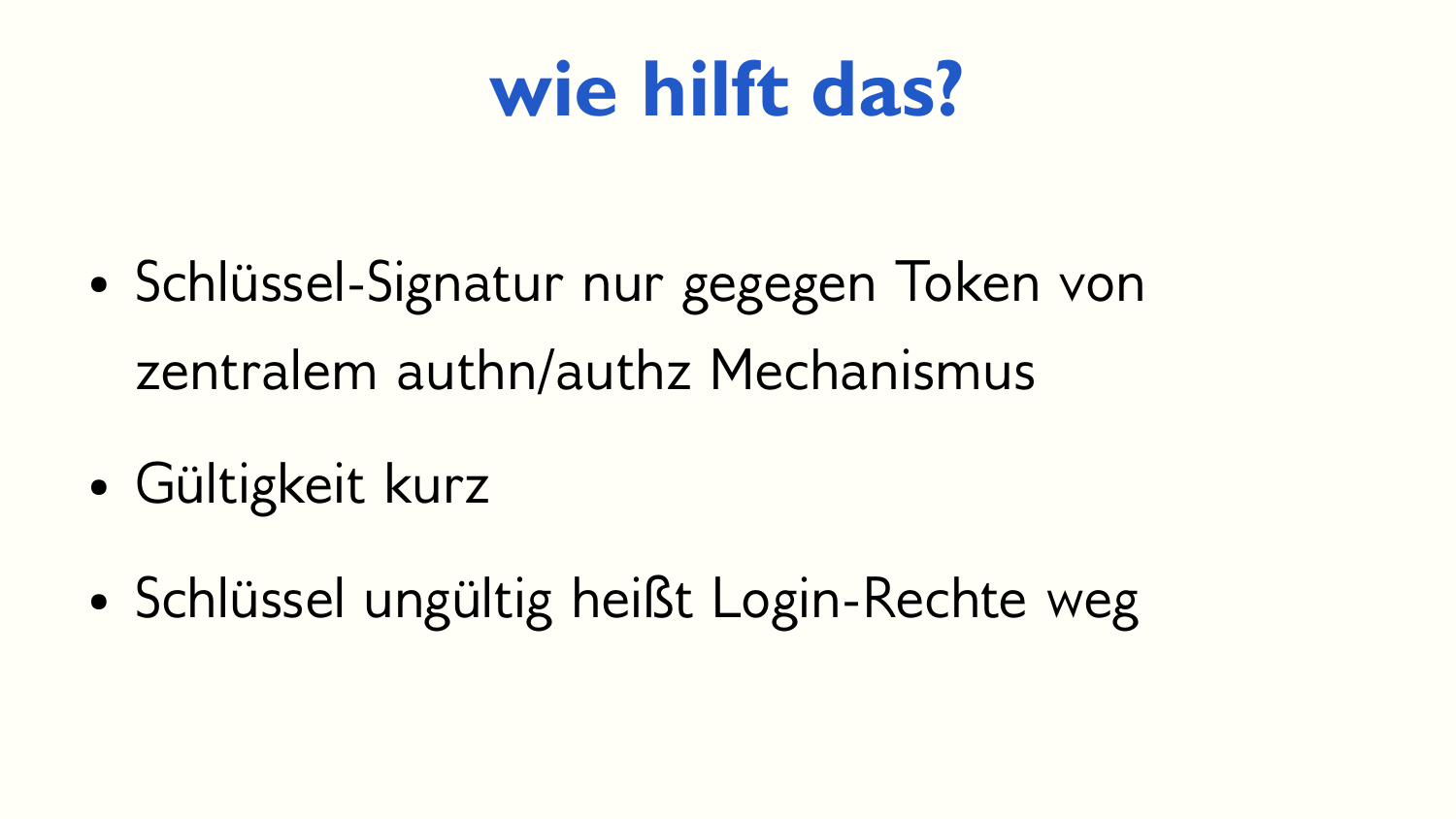## **wie läuft das?**

- keine persönlichen Nutzer mehr
- nur noch Funktionsnutzer mit entsprechenden Rechten
- Zuordnung über Audit-Logs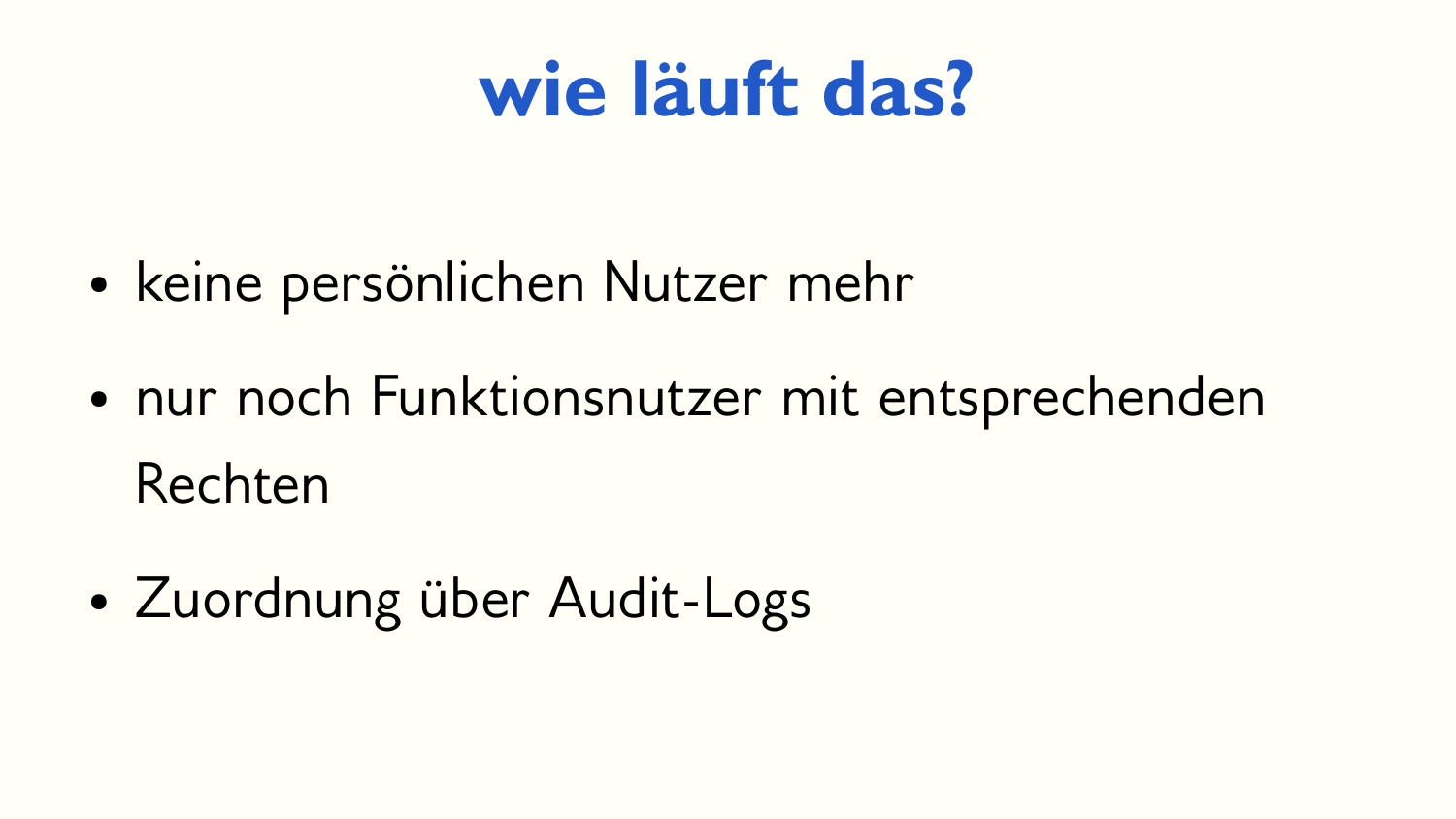## **Mechanismus**

- Nutzer-Datenbank entweder direkt oder *federated* in Keycloak
- dort Pflege von Gruppen-Zuordnung
- Übermittlung im OIDC-Token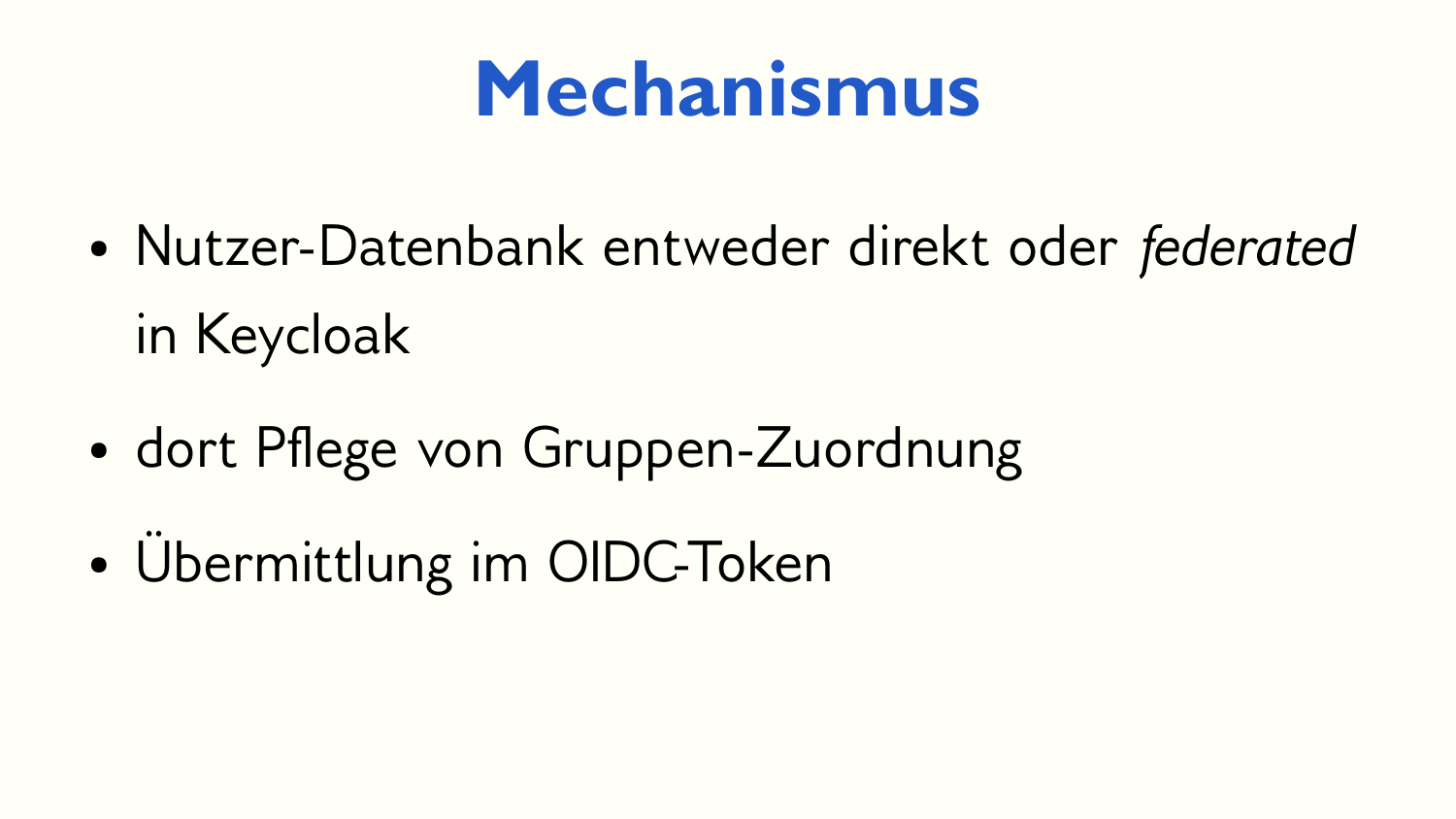# **Identität und Rechte-Verwaltung**

| <b>EXEYCLOAK</b>                      |                               |                                     |                         |          |                             |                     |      |  | $\triangle$ Admin $\sim$ |
|---------------------------------------|-------------------------------|-------------------------------------|-------------------------|----------|-----------------------------|---------------------|------|--|--------------------------|
| Fraosug-demo<br>$\checkmark$          | Users $\rightarrow$ belphegor |                                     |                         |          |                             |                     |      |  |                          |
| Configure                             | Belphegor $\dot{\mathbf{r}}$  |                                     |                         |          |                             |                     |      |  |                          |
| <sup>14</sup> Realm Settings          | Attributes<br><b>Details</b>  | Credentials                         | Role Mappings<br>Groups | Consents | Sessions                    |                     |      |  |                          |
| $\odot$ Clients                       |                               |                                     |                         |          |                             |                     |      |  |                          |
| <b>Solution</b> Scopes                |                               | <b>Group Membership @</b>           |                         |          | Available Groups @          |                     |      |  |                          |
| $\equiv$ Roles                        |                               | Search                              | Q View all groups       | Leave    | Search                      | $Q$ View all groups | Join |  |                          |
| $\rightleftarrows$ Identity Providers |                               | host-admins<br>$\Box$ /vault-admins |                         |          | host-admins<br>vault-admins |                     |      |  |                          |
| User Federation                       |                               |                                     |                         |          |                             |                     |      |  |                          |
| Authentication                        |                               |                                     |                         |          |                             |                     |      |  |                          |
| Manage                                |                               |                                     |                         |          |                             |                     |      |  |                          |
| <i>နံ</i> ၌ Groups                    |                               |                                     |                         |          |                             |                     |      |  |                          |
| L Users                               |                               |                                     |                         |          |                             |                     |      |  |                          |
| <b><i>A</i></b> Sessions              |                               |                                     |                         |          |                             |                     |      |  |                          |
| <b>台</b> Events                       |                               |                                     |                         |          |                             |                     |      |  |                          |
| $\mathfrak{A}$ Import                 |                               |                                     |                         |          |                             |                     |      |  |                          |
| $\mathbb{R}$ Export                   |                               |                                     |                         |          |                             |                     |      |  |                          |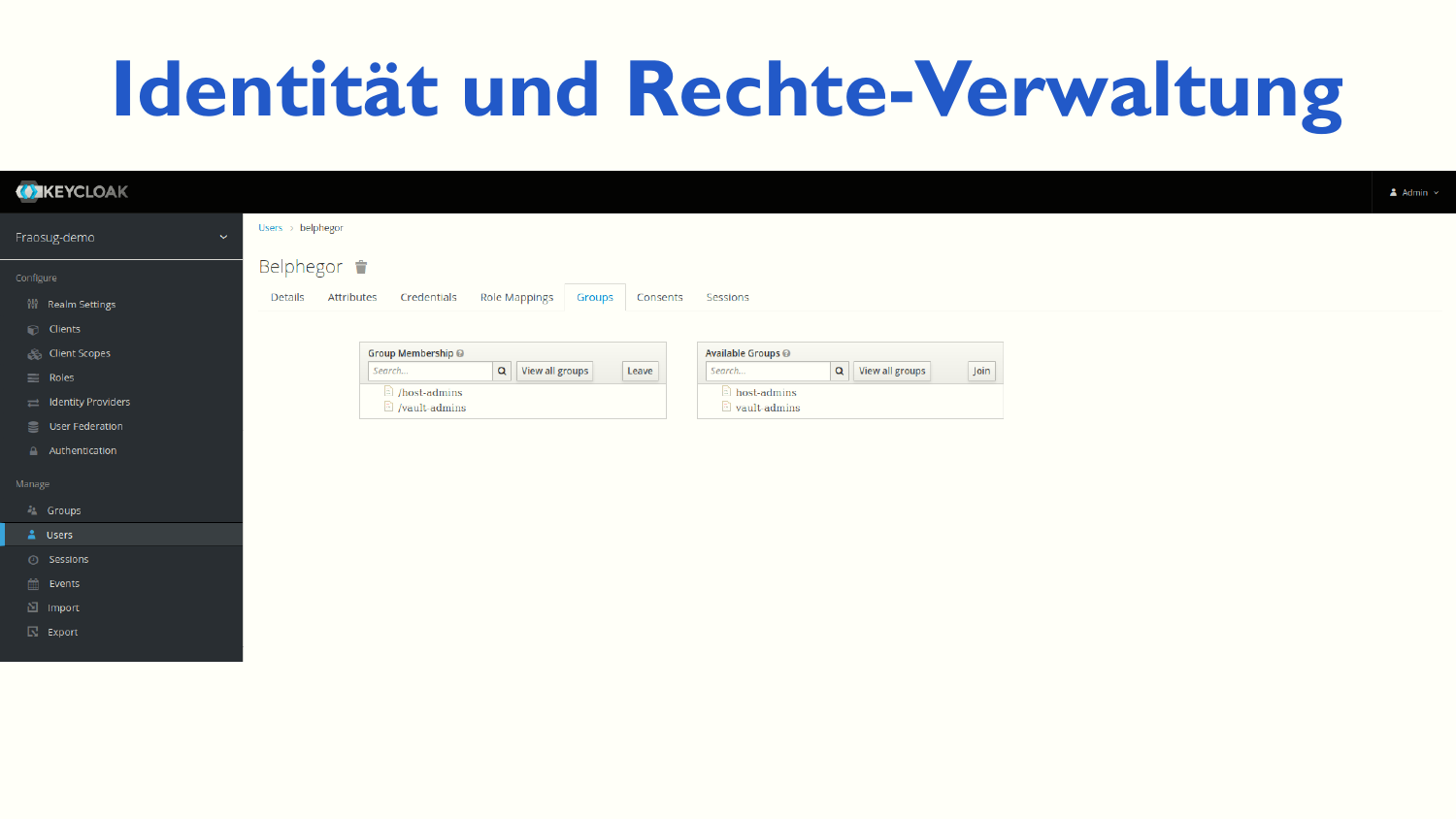# **Token-Mapping**

| <b>WIKEYCLOAK</b>                        |                                                                    |                                                                                     |                                   |                                         | $\triangle$ Admin $\sim$ |
|------------------------------------------|--------------------------------------------------------------------|-------------------------------------------------------------------------------------|-----------------------------------|-----------------------------------------|--------------------------|
| Fraosug-demo<br>$\checkmark$             | Clients > vault-client                                             |                                                                                     |                                   |                                         |                          |
| Configure                                | Vault-client <sup>+</sup>                                          |                                                                                     |                                   |                                         |                          |
| <b>博 Realm Settings</b>                  | Credentials<br>Roles<br>Settings                                   | Client Scopes ● Mappers ● Scope ● Revocation Sessions ● Offline Access ● Clustering | Installation @                    |                                         |                          |
| $\bullet$ Clients                        | Setup <sup>O</sup><br>Evaluate <sup>O</sup>                        |                                                                                     |                                   |                                         |                          |
| <b>S</b> Client Scopes<br>$\equiv$ Roles | Scope Parameter @                                                  | openid                                                                              |                                   |                                         |                          |
| dentity Providers                        | <b>Client Scopes @</b>                                             | Available Optional Client Scopes<br>address                                         | Selected Optional Client Scopes @ | <b>Effective Client Scopes</b><br>email |                          |
| User Federation                          |                                                                    | microprofile-jwt<br>offline_access                                                  |                                   | groups<br>profile                       |                          |
| Authentication                           |                                                                    | phone                                                                               |                                   | roles<br>web-origins                    |                          |
| Manage                                   |                                                                    | Add selected »                                                                      | « Remove selected                 |                                         |                          |
| <b>A Groups</b>                          | User <sup>O</sup>                                                  | belphegor                                                                           | $\mathbf{x}$ $\vert$ $\mathbf{v}$ |                                         |                          |
| <b>L</b> Users                           | Evaluate                                                           |                                                                                     |                                   |                                         |                          |
| <b><i>O</i></b> Sessions                 | Effective Protocol Mappers @                                       | Effective Role Scope Mappings @<br>Generated Access Token @                         |                                   |                                         |                          |
| till Events                              |                                                                    |                                                                                     |                                   |                                         |                          |
| <b>図</b> Import                          |                                                                    |                                                                                     |                                   |                                         |                          |
| $\mathbb{R}$ Export                      | "scope": "openid profile email groups",<br>"email_verified": true, |                                                                                     |                                   |                                         |                          |
|                                          | "name": "Baal Peor",                                               |                                                                                     |                                   |                                         |                          |
|                                          | "groups": [<br>"/host-admins",                                     |                                                                                     |                                   |                                         |                          |
|                                          | "/vault-admins"                                                    |                                                                                     |                                   |                                         |                          |
|                                          | "preferred_username": "belphegor",                                 |                                                                                     |                                   |                                         |                          |
|                                          | "given_name": "Baal",                                              |                                                                                     |                                   |                                         |                          |
|                                          | "family_name": "Peor",<br>"email": "belphegor@he.ll"               |                                                                                     |                                   |                                         |                          |
|                                          |                                                                    |                                                                                     |                                   |                                         |                          |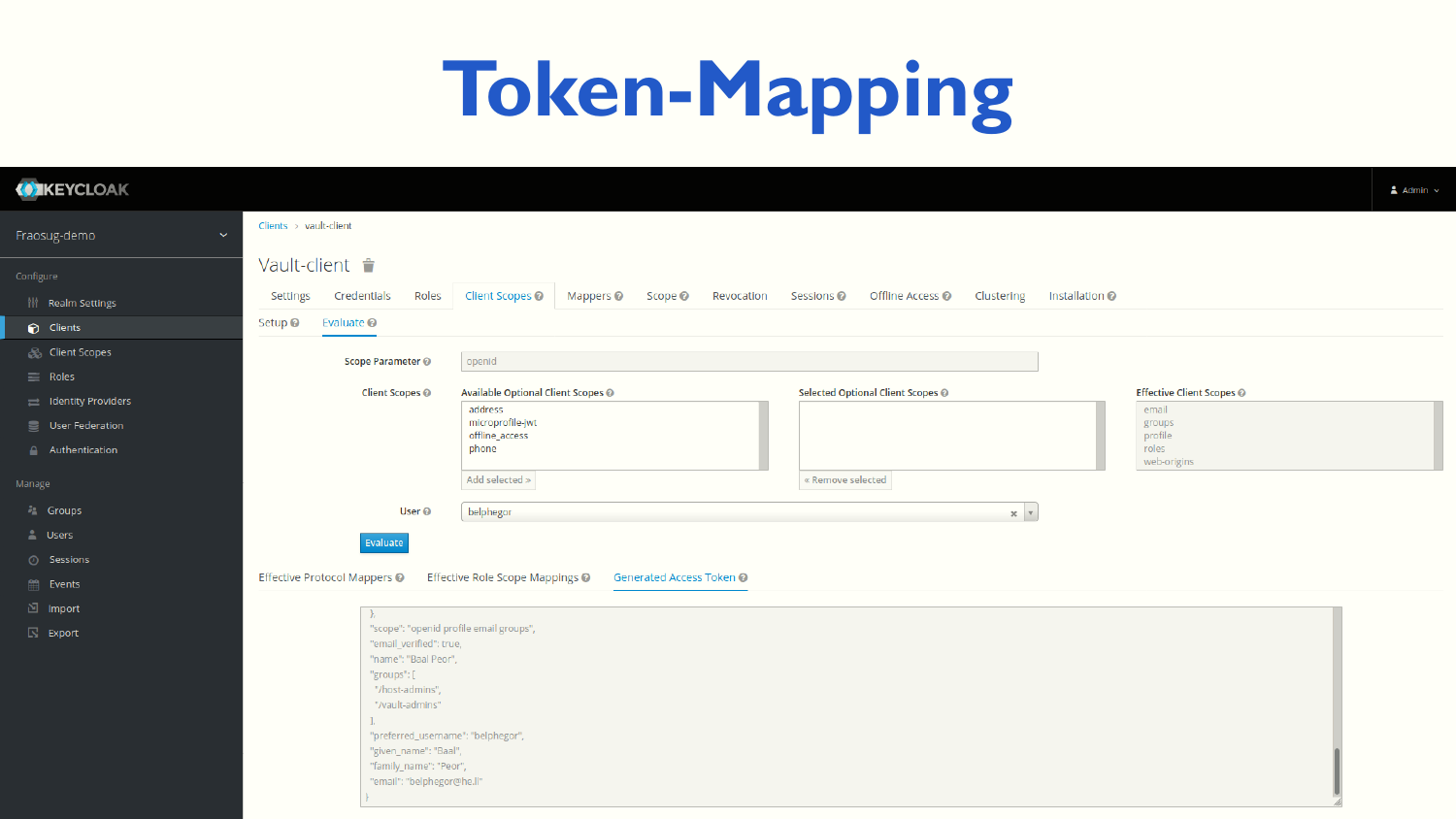### **Verfahren**



Sign SSH Keys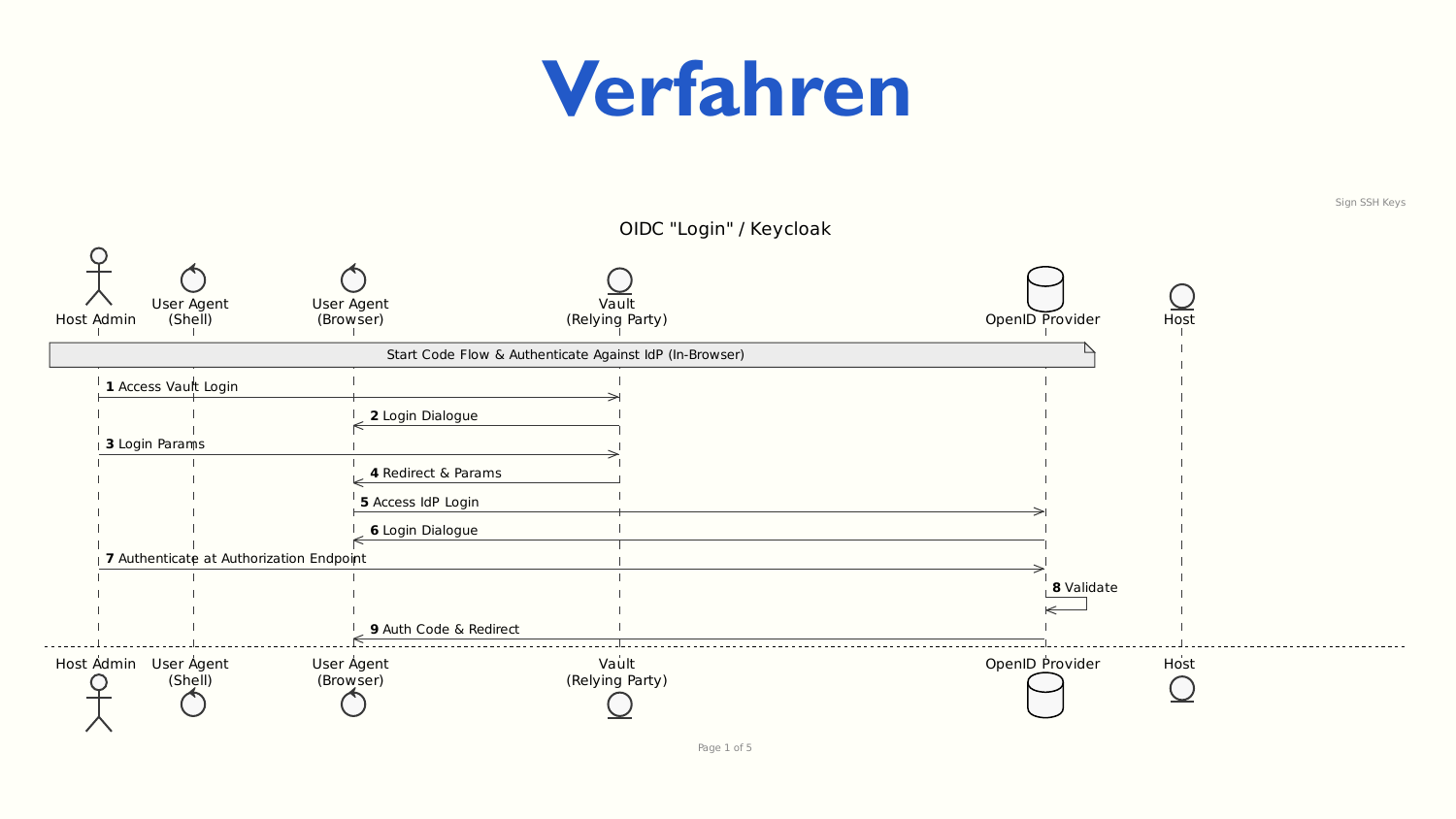# **Gruppen-Zuordnung**

| $\equiv$<br>Access<br><b>Secrets</b>   | <b>Policies</b><br><b>Tools</b>                                                               | $\bullet$ Status $\sim$<br>⊡<br>口<br>$\checkmark$<br>$\checkmark$ |
|----------------------------------------|-----------------------------------------------------------------------------------------------|-------------------------------------------------------------------|
| <b>ACCESS</b>                          | Groups<br>host-admins                                                                         |                                                                   |
| <b>Auth Methods</b><br><b>Entities</b> | <b>Aliases</b><br><b>Policies</b><br><b>Parent groups</b><br><b>Details</b><br><b>Members</b> | <b>Metadata</b>                                                   |
| <b>Groups</b><br><b>Leases</b>         |                                                                                               | Edit group $\rightarrow$                                          |
|                                        | host-admins                                                                                   | $\cdots$                                                          |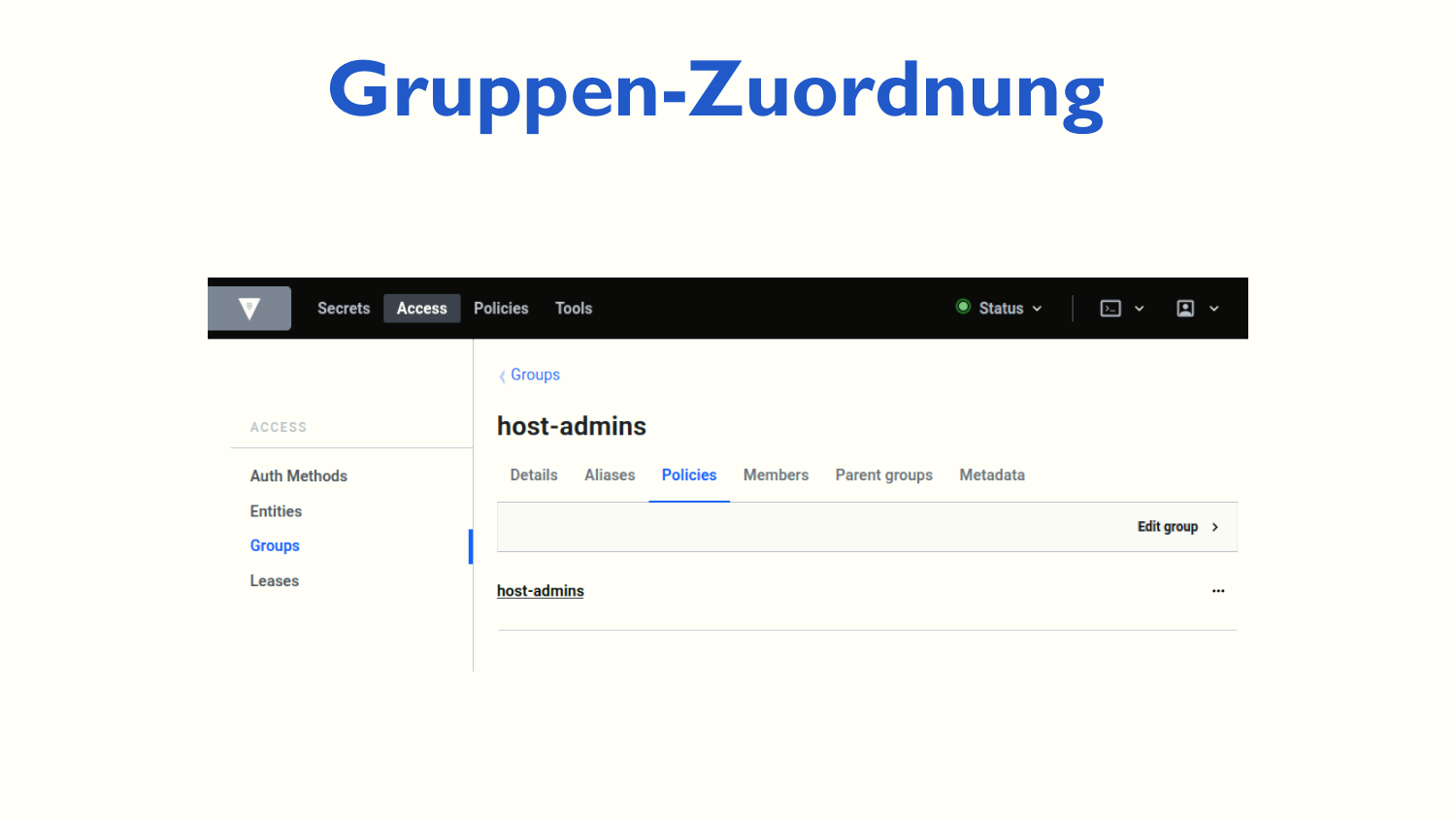# **Rechte-Vergabe per Policy**

| Access<br>$\equiv$<br><b>Secrets</b> | <b>Policies</b><br><b>Tools</b>                                                                                                                                                | $\bullet$ Status $\sim$ | ⊵ ∽ | 回<br>$\check{ }$          |
|--------------------------------------|--------------------------------------------------------------------------------------------------------------------------------------------------------------------------------|-------------------------|-----|---------------------------|
|                                      | <b>ACL policies</b>                                                                                                                                                            |                         |     |                           |
| <b>POLICIES</b>                      | host-admins                                                                                                                                                                    |                         |     |                           |
| <b>ACL Policies</b>                  |                                                                                                                                                                                | Download policy >       |     | Edit policy $\rightarrow$ |
|                                      | Policy (HCL format)<br>1 path "fraosug-demo/sign/host-admins-ssh" {<br>capabilities $=$ [<br>$\overline{2}$<br>"update"<br>3<br>ı<br>$\overline{4}$<br>$5$ }<br>$6\phantom{.}$ |                         |     |                           |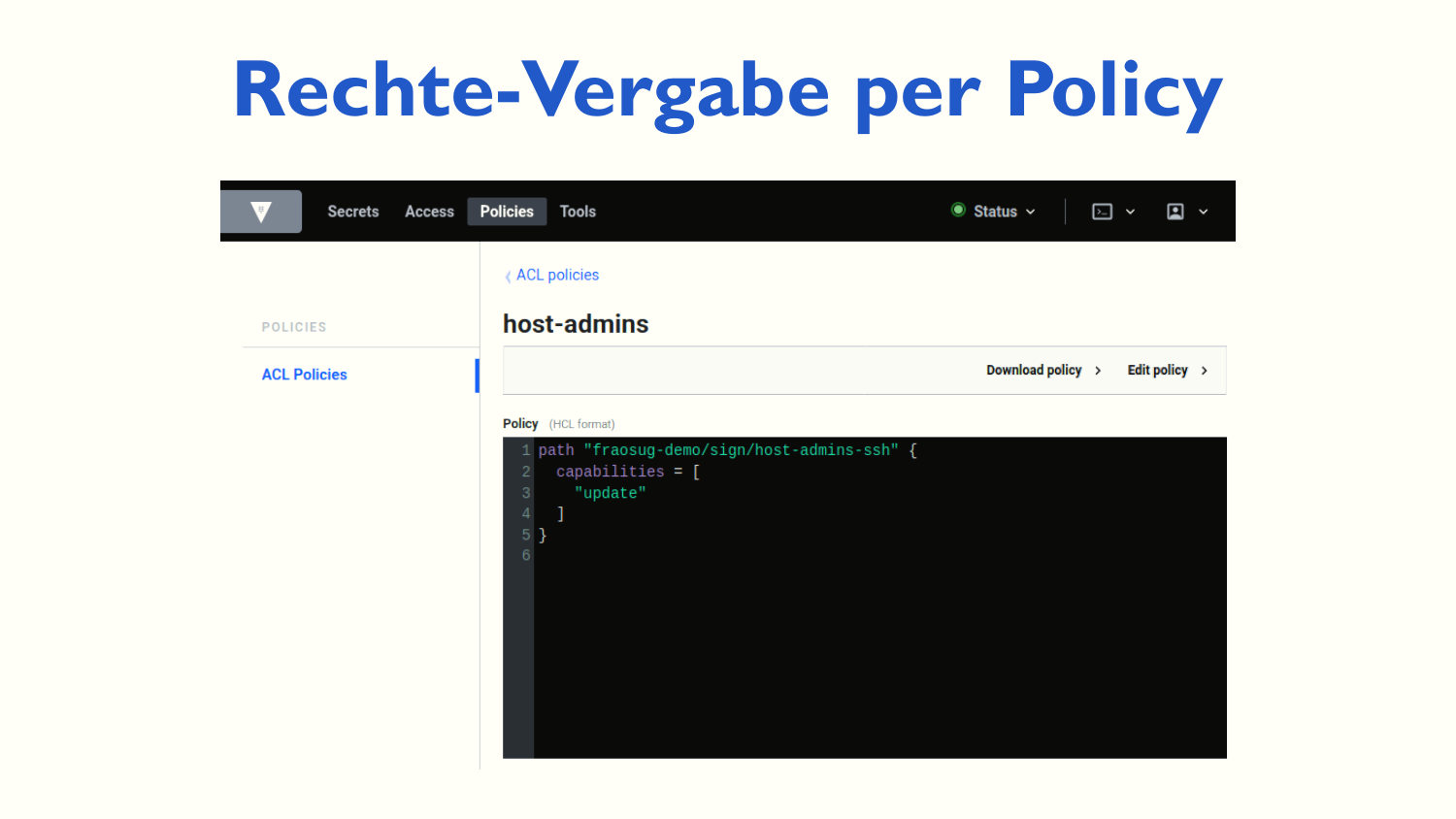# **Transport per OIDC**

| $\overline{\mathbb{Z}}$ .<br>Access<br><b>Secrets</b> | <b>Policies</b><br><b>Tools</b>   | $\bullet$ Status $\sim$               | 回<br>⊡ ∽<br>$\checkmark$        |
|-------------------------------------------------------|-----------------------------------|---------------------------------------|---------------------------------|
|                                                       | <b>Entity aliases</b>             |                                       |                                 |
| <b>ACCESS</b>                                         | belphegor@he.ll                   |                                       |                                 |
| <b>Auth Methods</b>                                   | <b>Metadata</b><br><b>Details</b> |                                       |                                 |
| <b>Entities</b><br><b>Groups</b>                      |                                   |                                       | Edit entity alias $\rightarrow$ |
| Leases                                                | <b>Name</b>                       | belphegor@he.11                       |                                 |
|                                                       | ID                                | 0c5bd4c1-9d3e-d3ca-7f21-f3e841966881  |                                 |
|                                                       | <b>Entity ID</b>                  | d9c5a79a-7673-b92c-413c-93b1c082080b  |                                 |
|                                                       | <b>Mount</b>                      | auth/oidc/<br>oidc auth_oidc_48ae3a32 |                                 |
|                                                       | <b>Created</b>                    | Nov 14, 2020 at 4:56 pm               |                                 |
|                                                       | <b>Last Updated</b>               | Nov 14, 2020 at 4:56 pm               |                                 |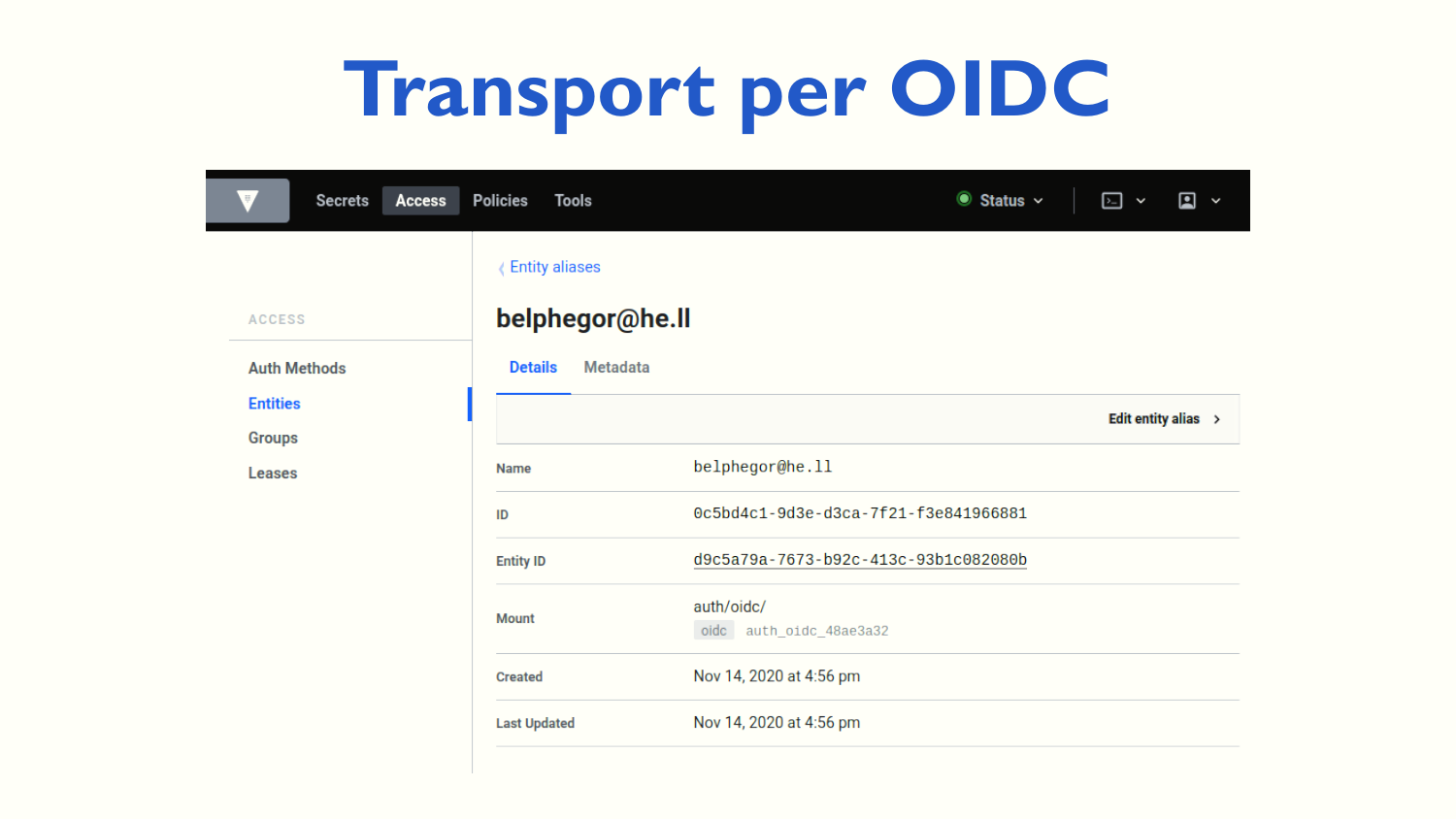Sign SSH Keys

#### Transport Authentication & UserInfo to Vault

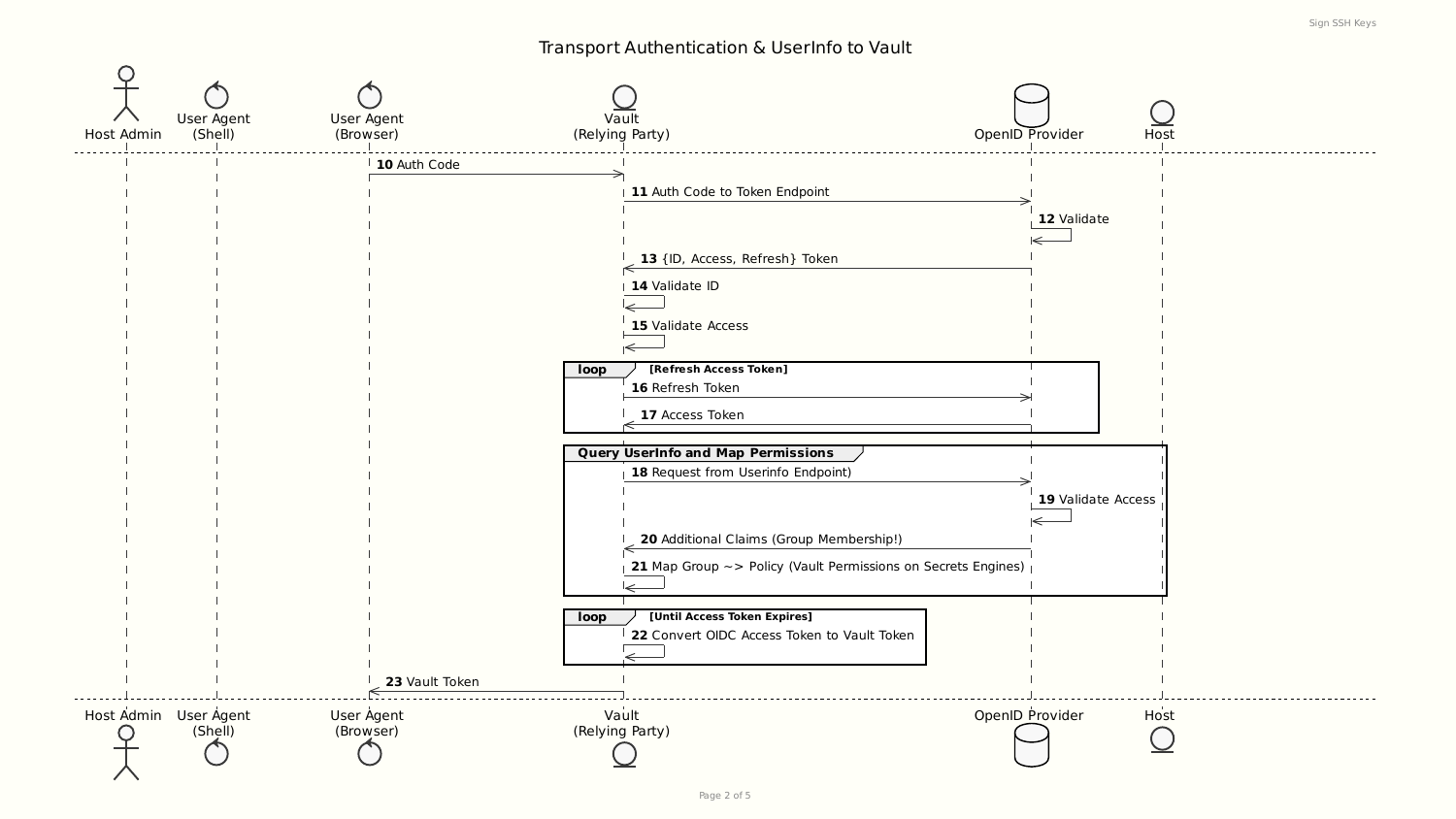Use Vault Token



Page 3 of 5

Sign SSH Keys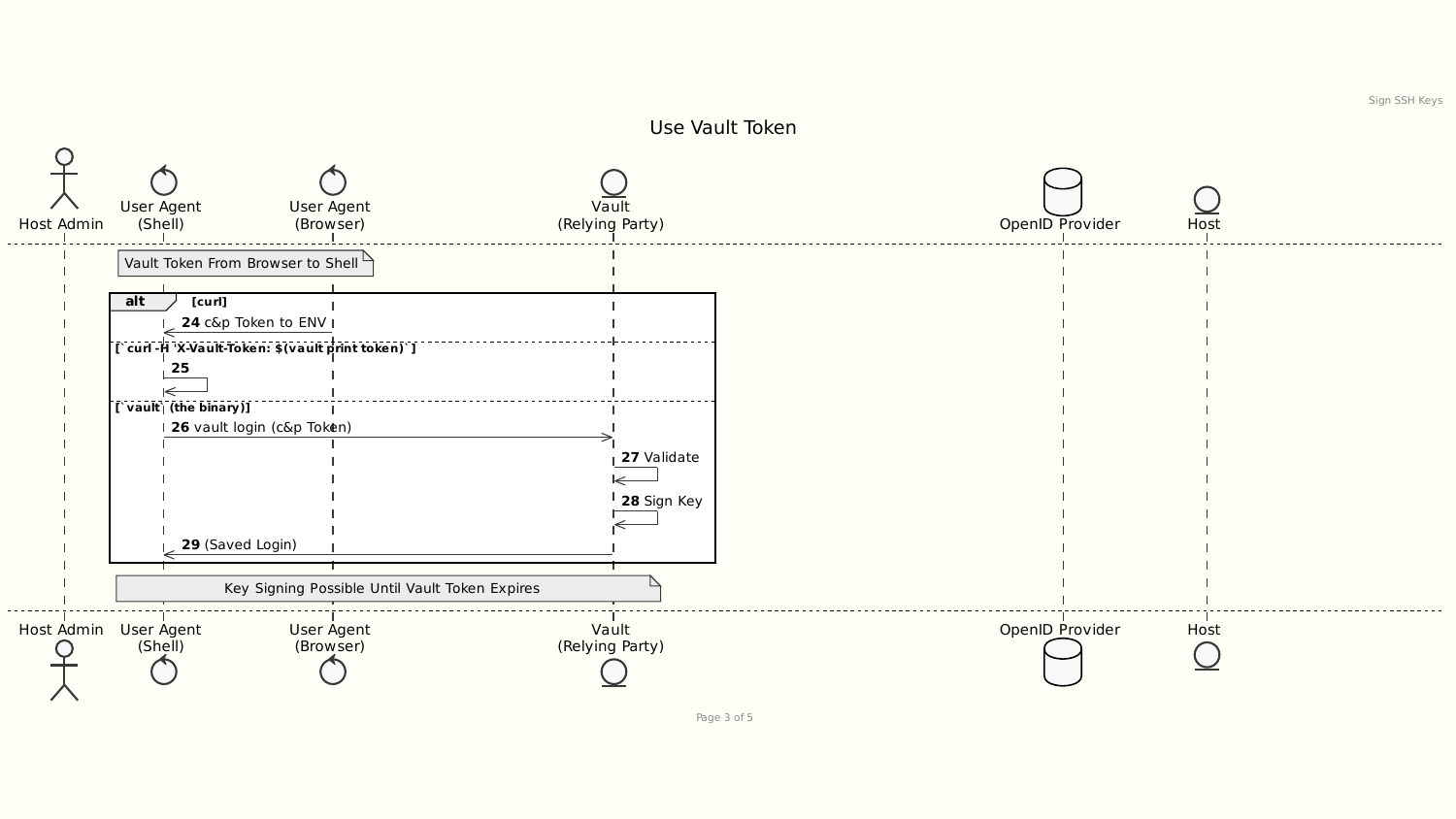

How to Sign Keys

Page 4 of 5

Sign SSH Keys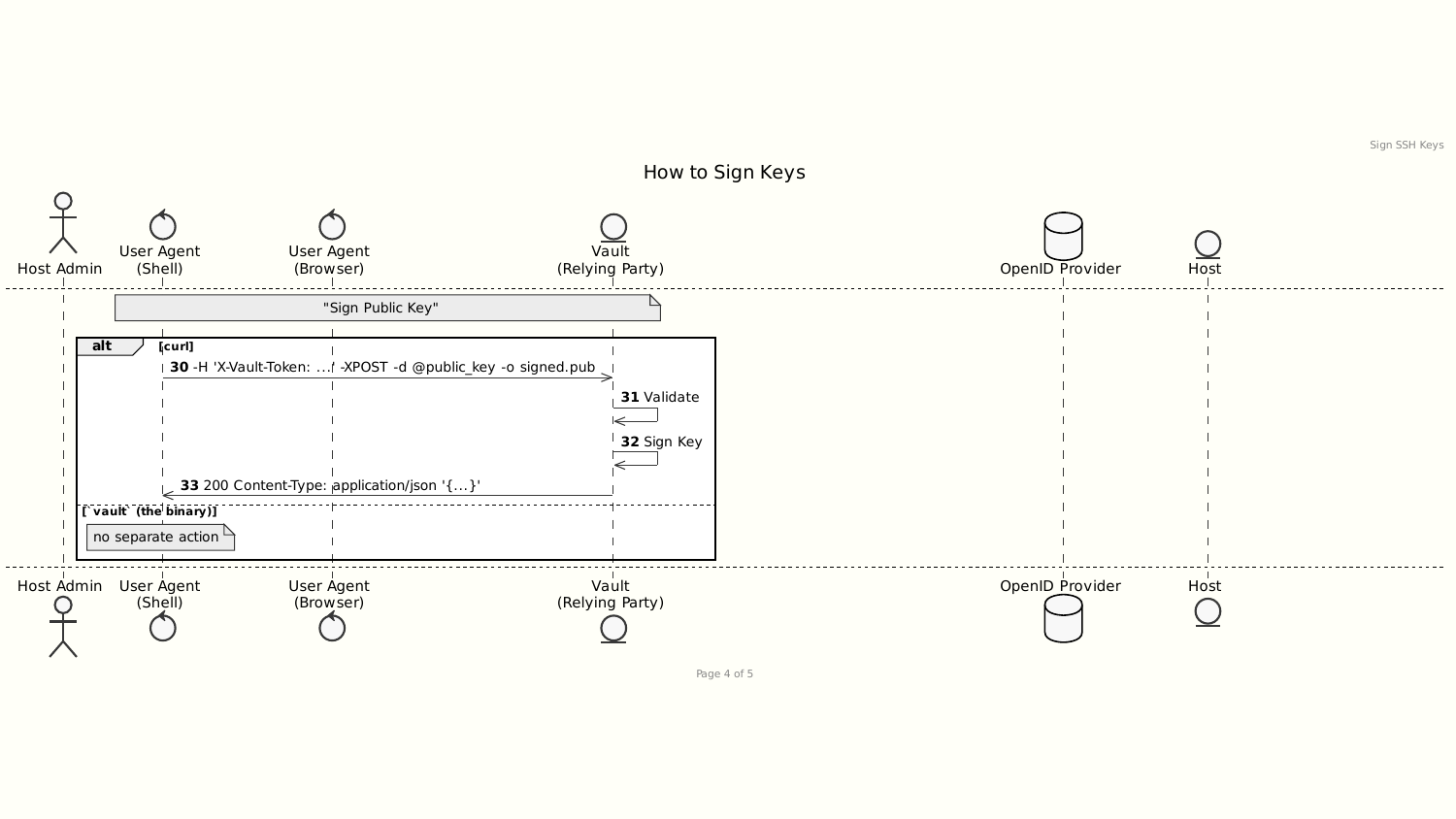# **Rechte-***Übersetzung* **per Rolle**

| <b>Secrets</b><br>Access | Policies Tools                   |                                                                                                    | $\bullet$ Status $\sim$ | $\boxed{2}$ $\sim$ $\boxed{2}$ |
|--------------------------|----------------------------------|----------------------------------------------------------------------------------------------------|-------------------------|--------------------------------|
|                          | ∢ fraosug-demo < host-admins-ssh |                                                                                                    |                         |                                |
|                          | <b>SSH role</b> host-admins-ssh  |                                                                                                    |                         |                                |
|                          |                                  | Edit role $\rightarrow$<br>Sign Keys ><br>Delete role $\sim$                                       |                         |                                |
|                          | <b>Role Name</b>                 | host-admins-ssh                                                                                    |                         |                                |
|                          | <b>Key type</b>                  | ca                                                                                                 |                         |                                |
|                          | <b>Allow user certificates</b>   | ⊘ Yes                                                                                              |                         |                                |
|                          | <b>Allow host certificates</b>   | ⊘ Yes                                                                                              |                         |                                |
|                          | <b>Default Username</b>          | ha19000                                                                                            |                         |                                |
|                          | <b>Allowed users</b>             | ha19000                                                                                            |                         |                                |
|                          | <b>Default critical options</b>  | $\{\}$                                                                                             |                         |                                |
|                          | <b>Allowed extensions</b>        | permit-pty, permit-agent-forwarding, permit-user-rc, permit-port-forwarding, permit-X11-forwarding |                         |                                |
|                          | <b>Default extensions</b>        | "permit-agent-forwarding": "",<br>"permit-pty": "",<br>"permit-user-rc": ""                        |                         |                                |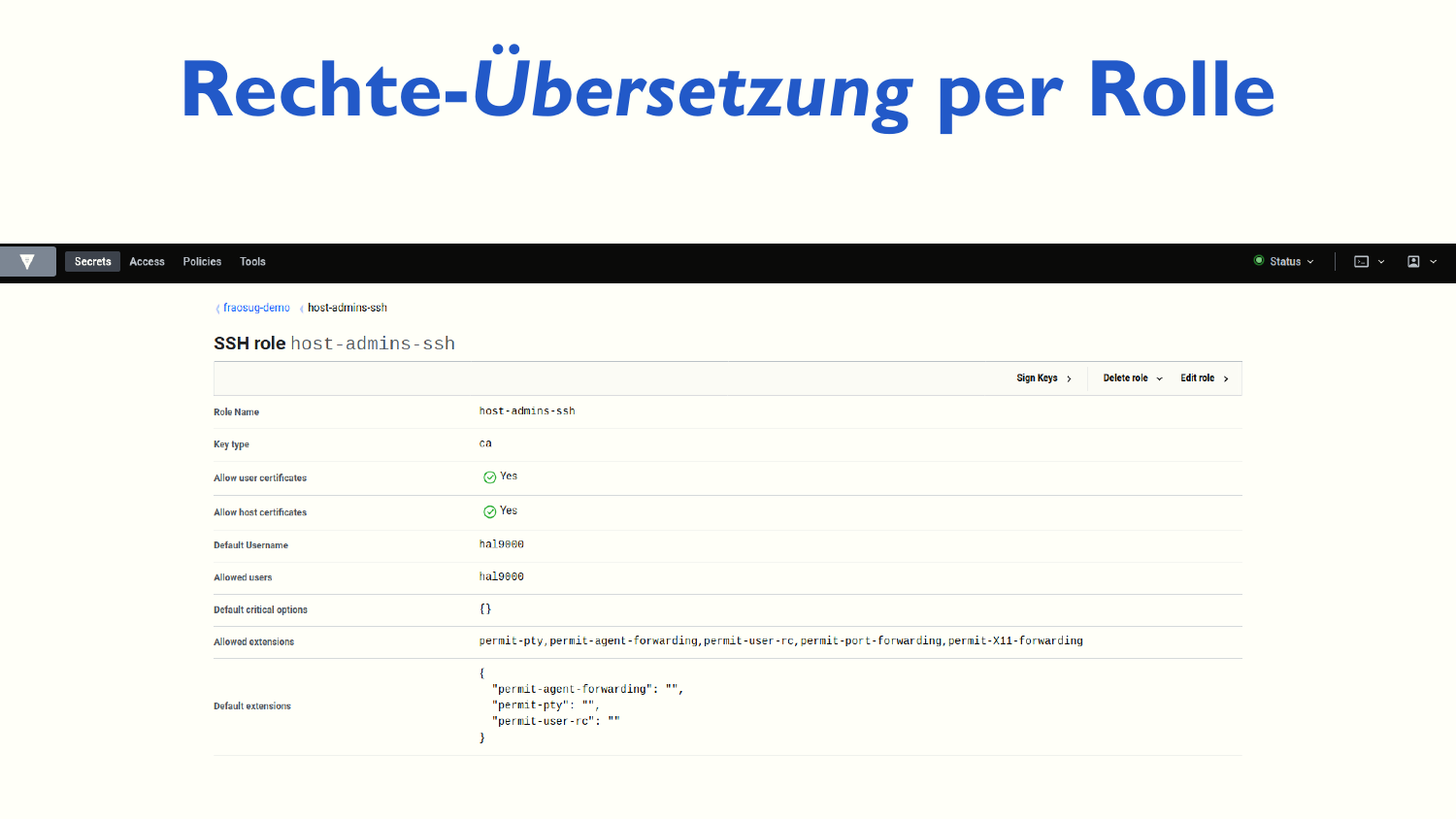## **Signatur eines Schlüssels**

```
{
curl \
  -X PUT \
   -H "X-Vault-Request: true" \
   -H "X-Vault-Token: $(vault print token)" \
  -d(a- http://192.168.99.67:8200/v1/fraosug-demo/sign/host-admins-ssh \
<<EOT
{
   "cert_type":"user",
   "extensions": {
     "permit-X11-forwarding":"",
     "permit-agent-forwarding":"",
     "permit-port-forwarding":"",
     "permit-pty":"",
     "permit-user-rc":""
   },
   "public_key":"$(cat /home/cjr/media/src/50-edu/50-talks/201117-cjr--fraosug-ssh/doc/fraosug.pub)",
   "valid_principals":"hal9000"
}
EOT
     jq \lambda -r '.data.signed_key' \
   ssh-keygen -f - -L
```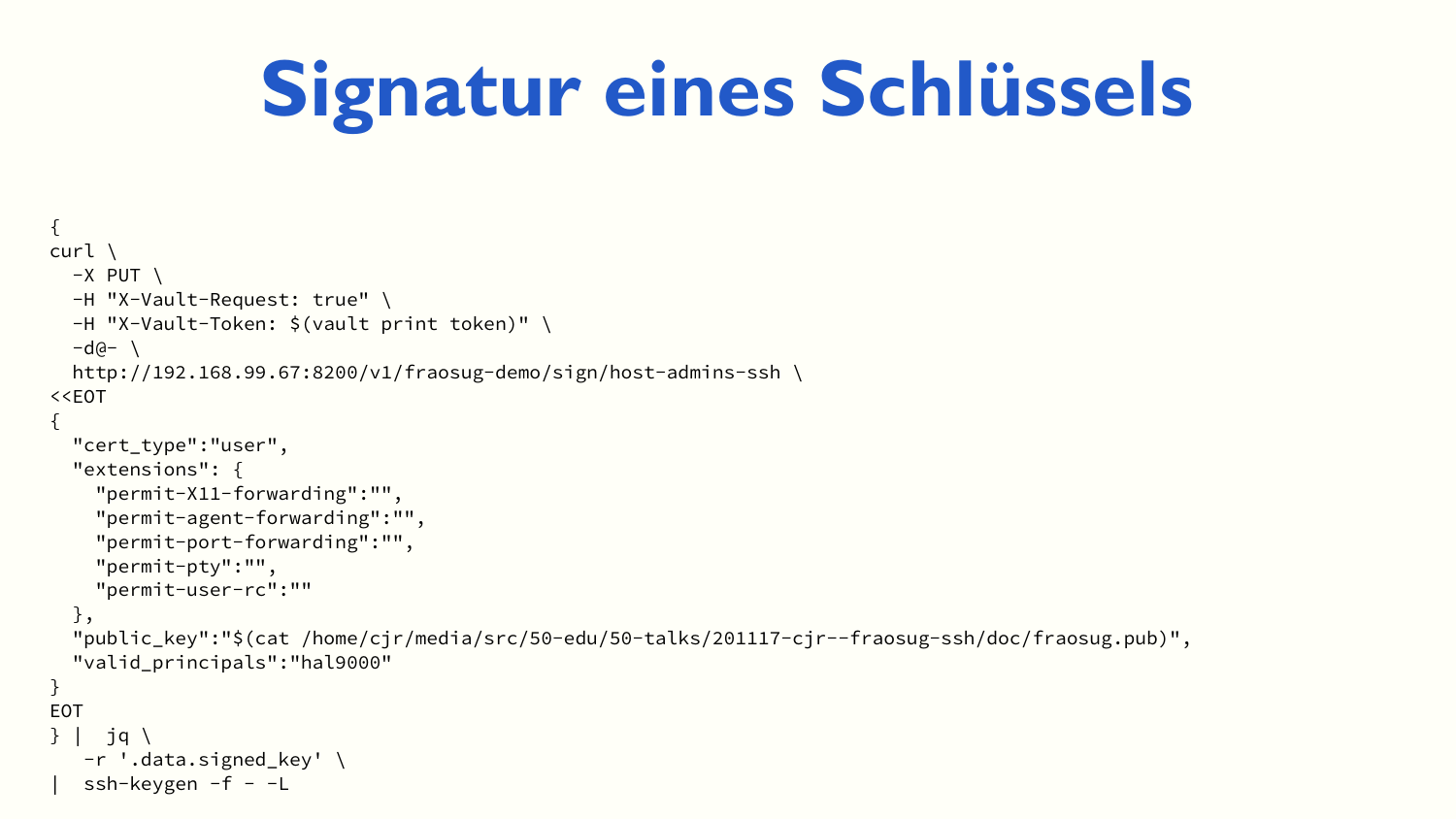

```
ssh \
  -i .../fraosug \
   -oCertificateFile=.../fraosug-signed.pub \
   hal9000@192.168.99.68
vault ssh \
   -mode=ca \
   -mount-point=fraosug-demo \
   -role=host-admins-ssh \
   hal9000@192.168.99.68
```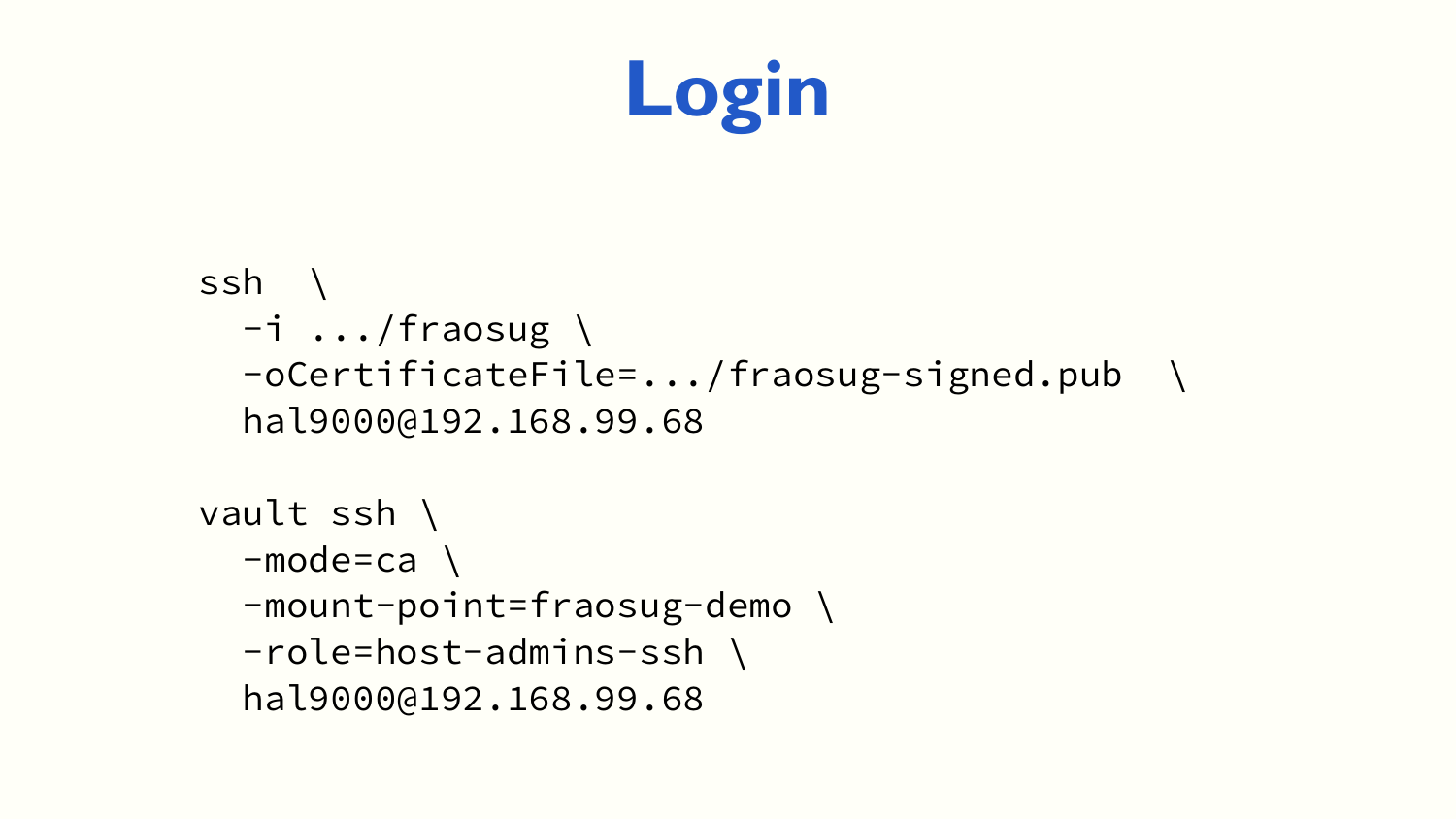# **Audit-Trail (1)**

Nov 14 17:12:37 moon sshd[5716]: Postponed publickey for hal9000 from 192.168.99.1 port 40154 ssh2 [preauth] Nov 14 17:12:37 moon sshd [5716]: Accepted publickey for hal9000 from 192.168.99.1 port 40154 ssh2: RSA-CERT SHA256:TGvFsbj58aEX1hP3RMSUT/7t4y5lorasgfr9xhLYZwg ID vault-oidcbelphegor@he.ll-4c6bc5b1b8f9f1a117d613f744c4944ffeede32e65a2b6ac81fafdc612d86708 (serial 6705468412955462474) CA RSA SHA256:rW3eVJ1WXeCc/rou0g3MXIJXHlOYcJdf10/nYDWX250 Nov 14 17:12:37 moon sshd[5716]: pam unix(sshd:session): session opened for user hal $9000$  by (uid=0) Nov 14 17:12:37 moon systemd-logind[706]: New session 31 of user hal9000.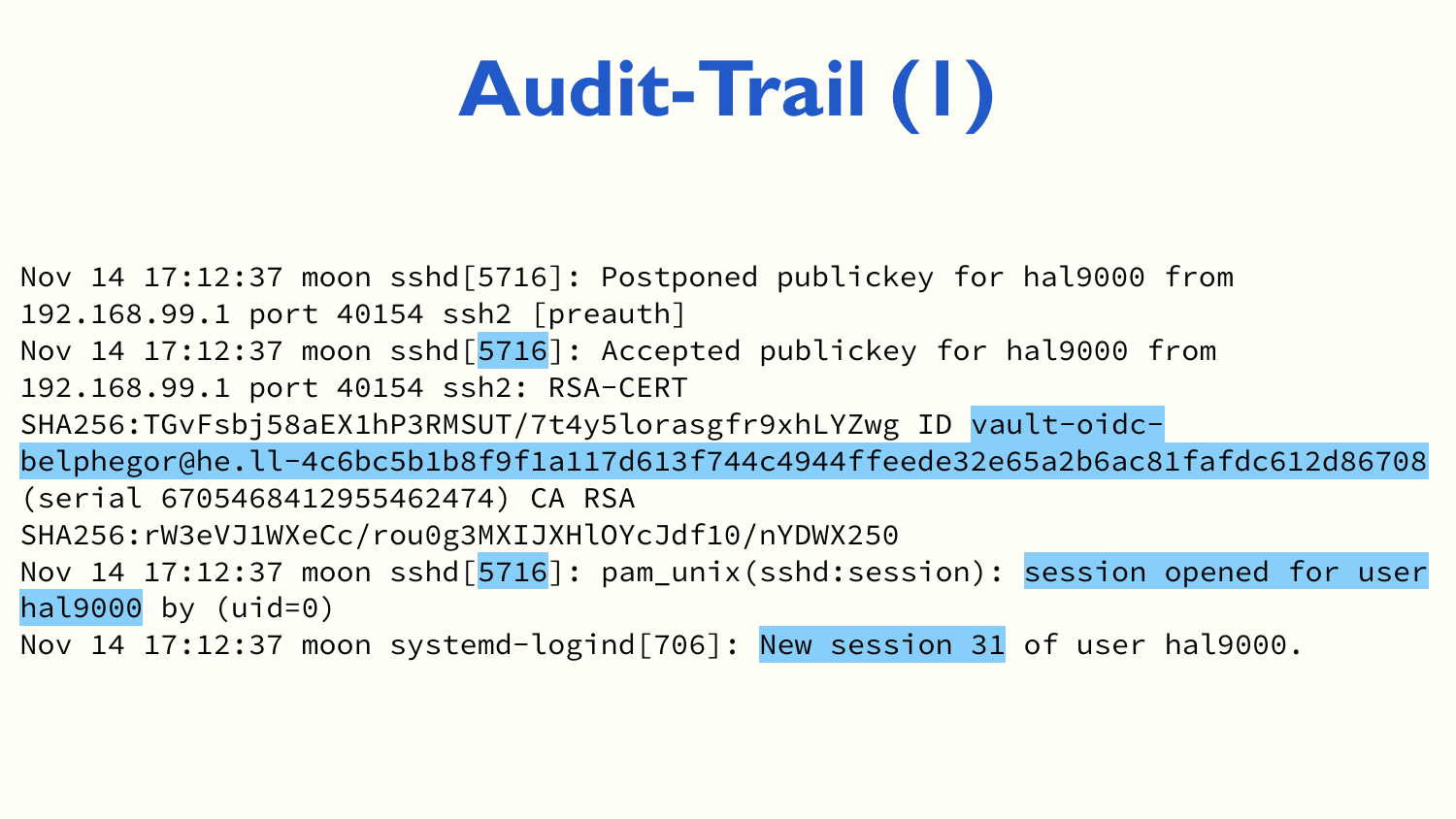# **Audit-Trail (2)**

type=USER\_LOGIN msg=audit(1605373958.051:430): pid=5716 uid=0 auid=1000 ses=31 msg='op=login id=1000 exe="/usr/sbin/sshd" hostname=192.168.99.1 addr=192.168.99.1 terminal=/dev/pts/1 res=success' type=USER\_ACCT msg=audit(1605374084.981:439): pid=5827 uid=1000 auid=1000 ses=31 msg='op=PAM:accounting grantors=pam\_permit acct="hal9000" exe="/usr/bin/sudo" hostname=? addr=? terminal=/dev/pts/1 res=success' type=USER\_CMD msg=audit(1605374084.981:440): pid=5827 uid=1000 auid=1000 ses=31 msg='cwd="/home/hal9000" cmd="ls" terminal=pts/1 res=success' type=CRED\_REFR msg=audit(1605374084.981:441): pid=5827 uid=0 auid=1000 ses=31 msg='op=PAM:setcred grantors=pam\_permit,pam\_cap acct="root" exe="/usr/bin/sudo" hostname=? addr=? terminal=/dev/pts/1 res=success'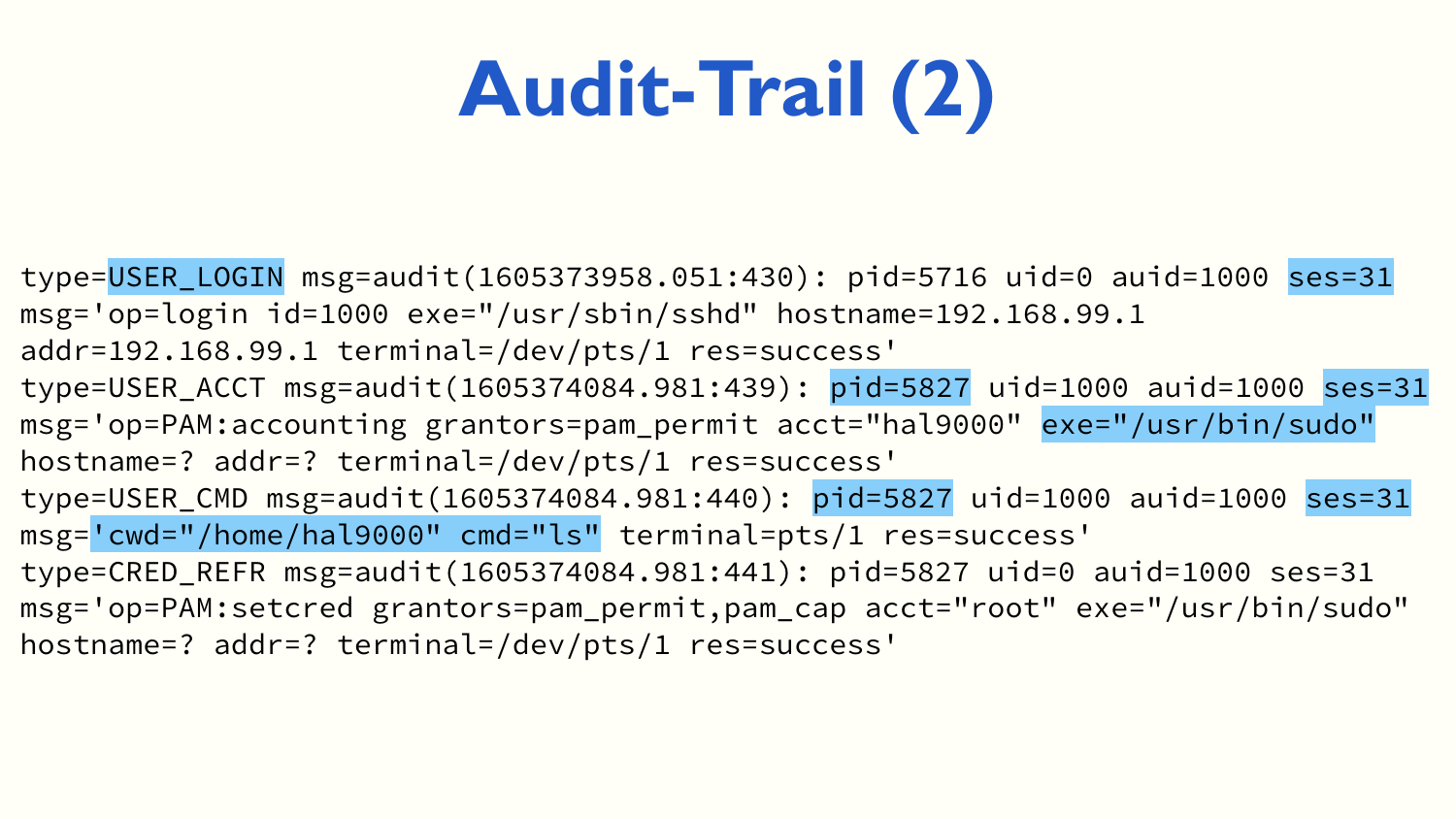

Sign SSH Keys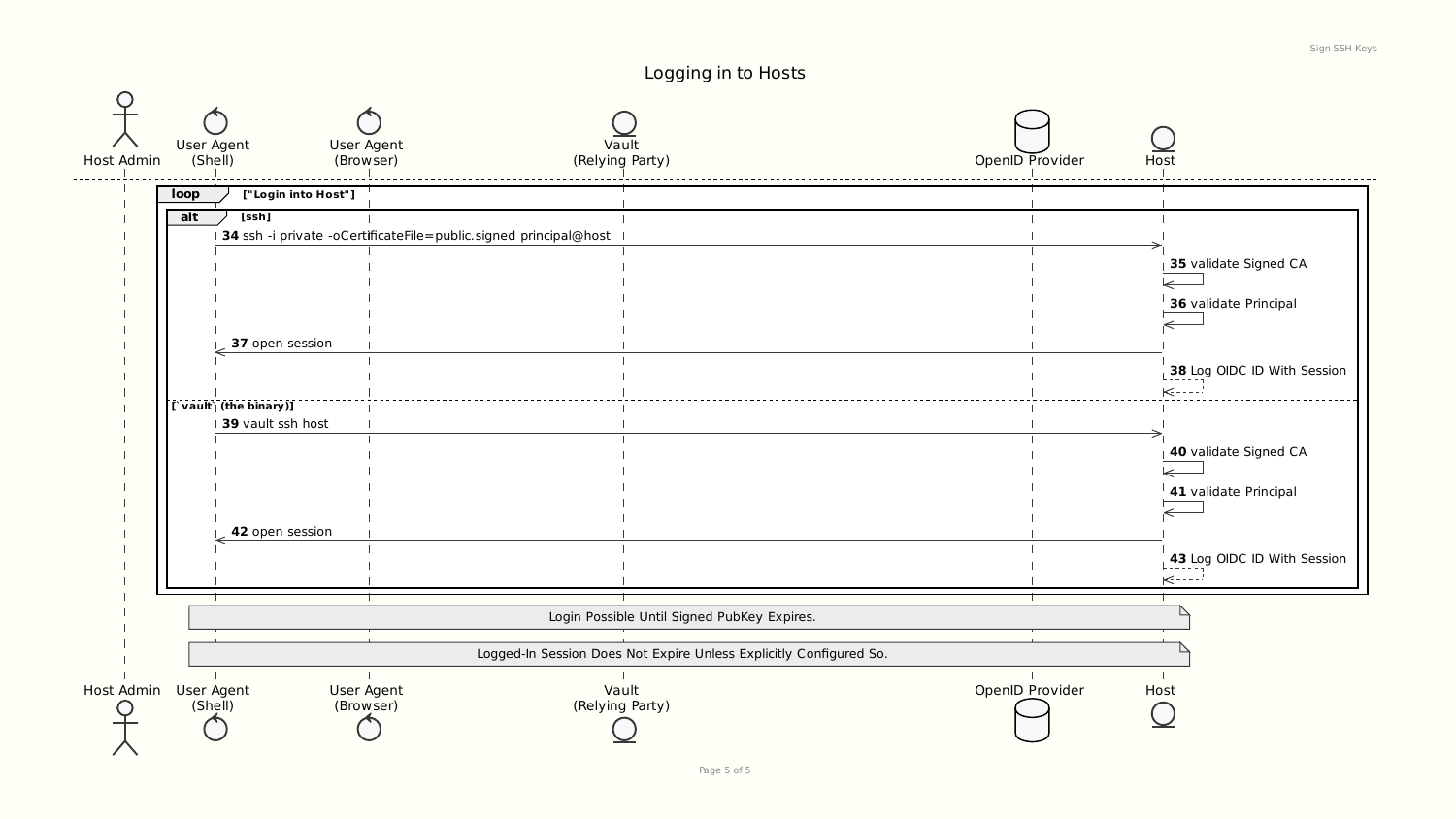#### **Fallstricke**

- es handelt sich beim signierten Schlüssel konzeptionell um ein Zertifikat, **kein Token**
- auch wenn das Zertifikat per `-i ... übergeben werden kann, ist es kein neues Secret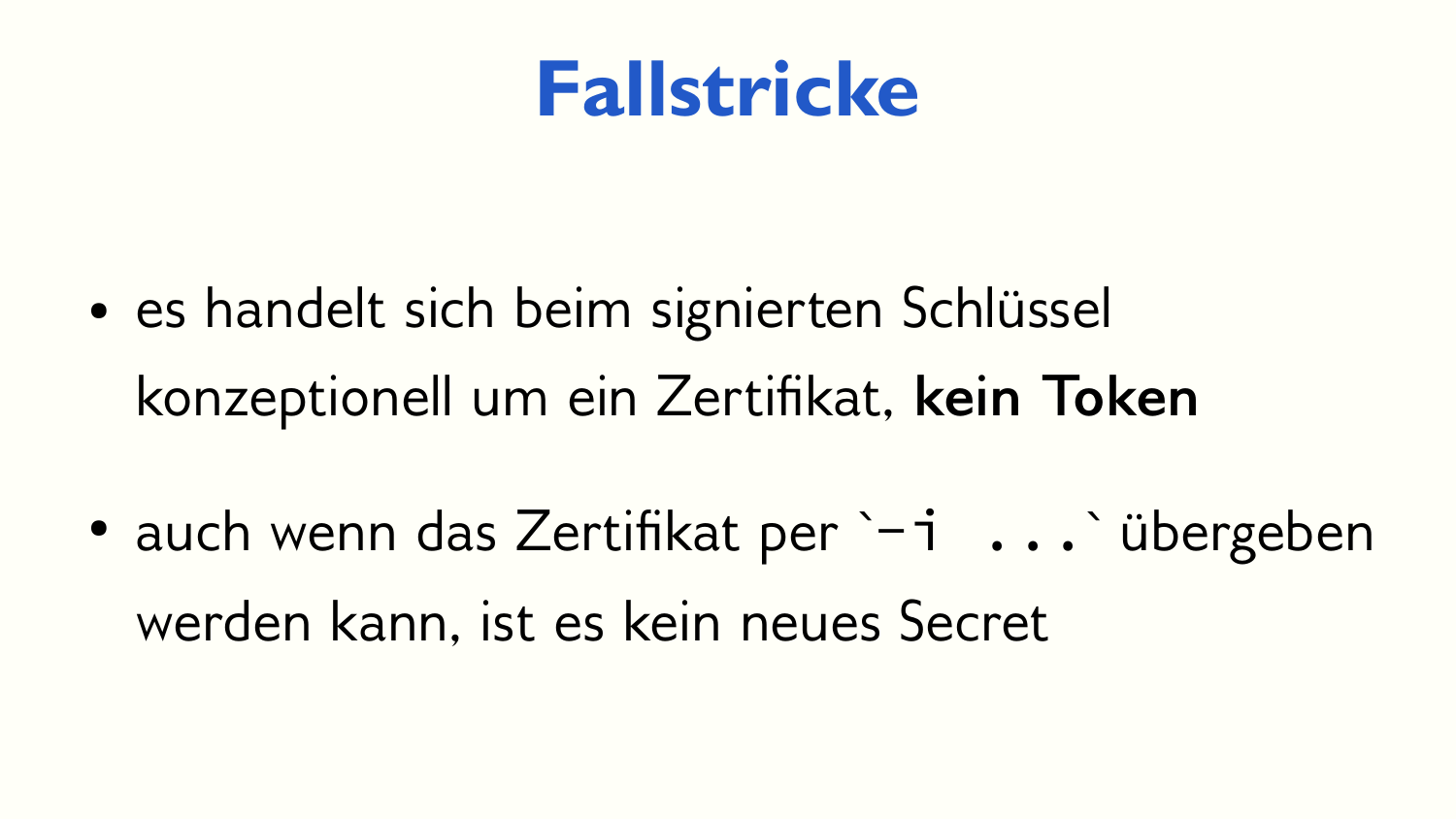### **Exkurs: terraform**

• API-Möhre

- *recte*: Erzeugung und Konfiguration von Ressourcen über eine API
- ursprünglich Cloud-Ressourcen, mittlerweile alles mögliche inkl. Pizza-Bestellung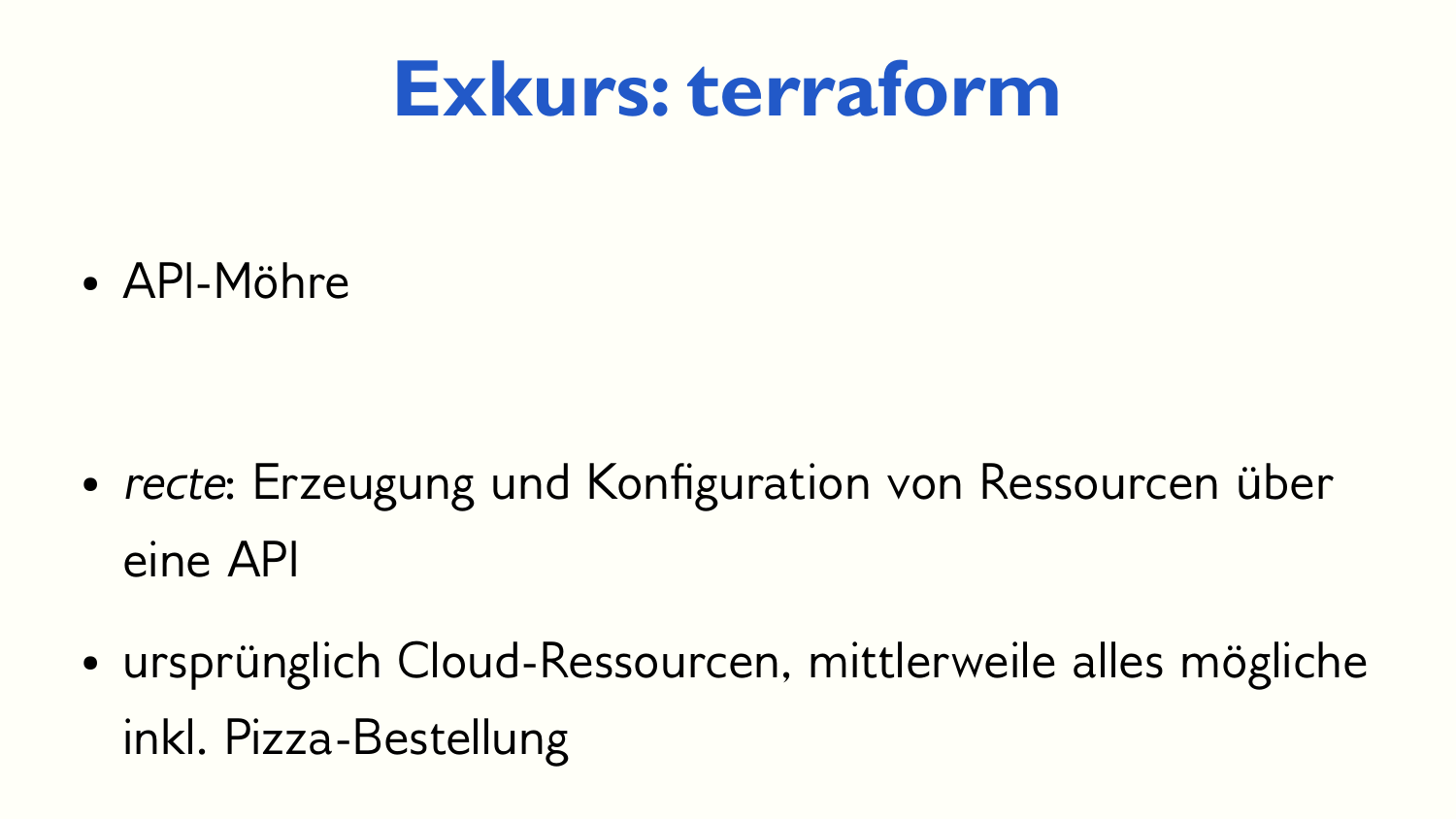### **Exkurs: terraform**

#### terraform {

}

```
 required_providers {
  keycloak = \{ source = "mrparkers/keycloak"
    version = "2.0.0" }
```

```
vault = \{ source = "hashicorp/vault"
    version = "2.15.0" }
 }
 backend "pg" {}
```

```
provider "keycloak" {
   client_id = "admin-cli"
   username = "terraform"
  password = "..."
   url = var.endpoint-keycloak
}
```

```
provider "vault" {
   address = var.endpoint-vault
   skip_tls_verify = true
  token = "...."
```
#### }